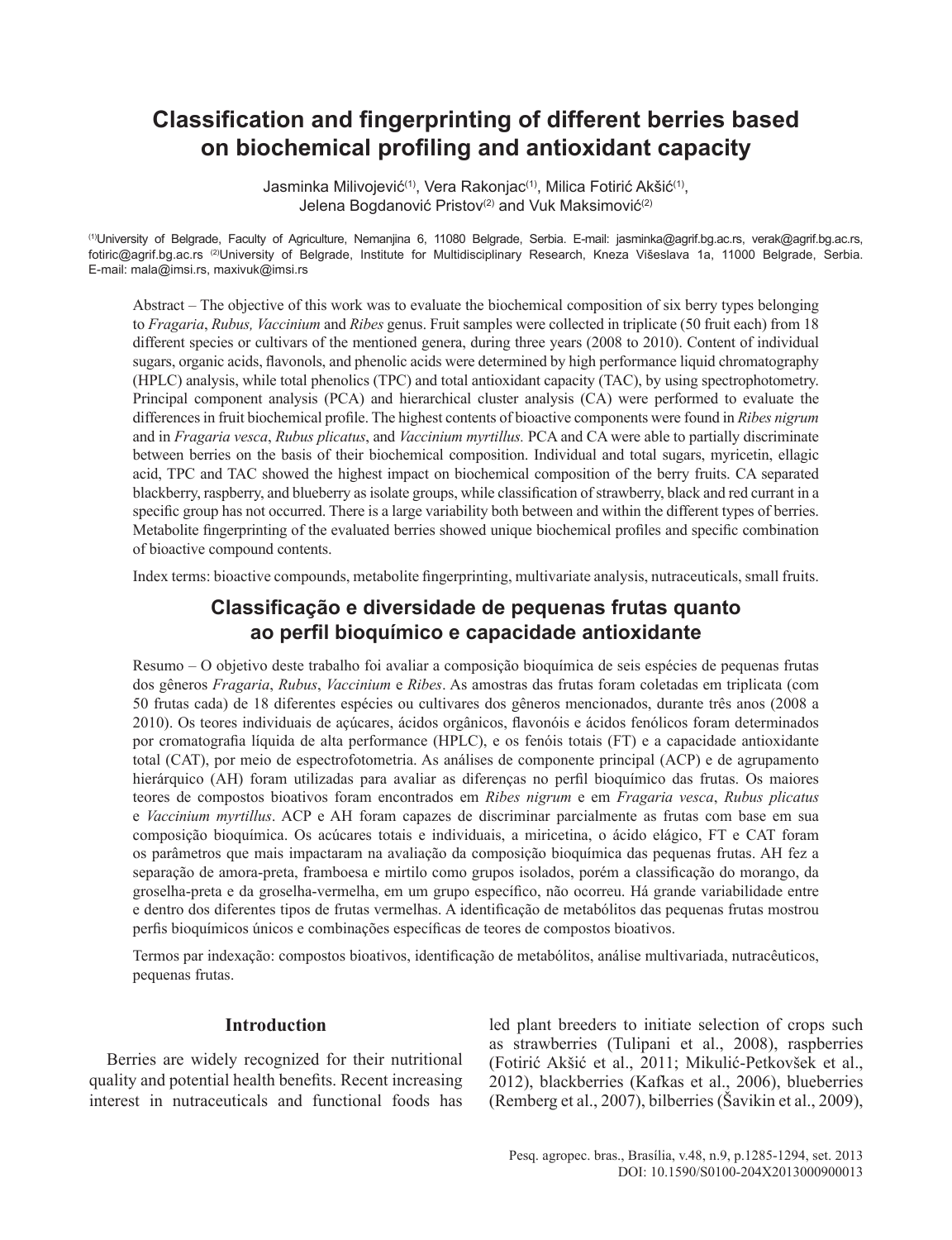and currants (Milivojević et al., 2012) with higher contents of taste‑ and health‑related compounds.

Considering genetic differences among wild relatives from natural population and cultivars of berries, a potential variability can be observed in their contents and composition of bioactive compounds (Remberg et al., 2007). Berries are rich sources of phytochemicals such as sugars, organic acids, and phenolics. Sugars and organic acids are their main soluble constituents and have major effect on taste and fruit ripeness, or even represent a suitable index of consumer's acceptability (Kafkas et al., 2006; Tosun et al., 2009). Type and quantity of individual compounds also affect fruit taste; therefore, the composition and concentration of these compounds may reflect changes in fruit quality (Kafkas et al., 2006).

An important question that arises from the preliminary screening of berries relates to the polyphenolic profiles of the species, specifically, which components within these profiles contribute most to differences in bioactive potential. These compounds are mainly represented by flavonoids, phenolic acids, and tannins, which are known as natural antioxidants (Määttä‑Riihinen et al., 2004). Ellagic acid is the predominant phenolic acid in strawberries, raspberries and blackberries (Koponen et al., 2007), and chlorogenic acid in blueberries (Zheng & Wang, 2003). Apart from phenolic acids, these berries have been shown to contain high levels of flavonols, such as quercetin, kaempferol, and myricetin, as well as their derivatives (primarily glycosides), which may provide health benefits as dietary antioxidants (Siriwoharn et al., 2004). Combining this information with an increasing knowledge of the structure of these compounds has enabled the selection of parents for breeding new, highly health-protective cultivars for the future.

Since computational methods were introduced for the metabolic fingerprinting methodology, a new analytical level has been reached. Principal component analysis (PCA) and cluster analysis (CA) (Terry et al., 2005; Sarbu et al., 2012) can help to classify individual samples according to their metabolite composition. Correlation among variables is common in this type of biological data, which can simplify the characterization of berry fruits (Badenes et al., 2000).

The objective of this work was to evaluate the biochemical composition of six berry types belonging to *Fragaria*, *Rubus, Vaccinium* and *Ribes* genus.

## **Materials and Methods**

Eighteen different types of berry were used in this study. Samples included different species, cultivars and accessions from native population (Table 1). Berries of *Fragaria vesca* L., *Rubus idaeus* L., *Rubus plicatus* L., and *Vaccinium myrtillus* L. were harvested from native populations in Western Serbia (municipality of Dragačevo), and compared to ripe fruits of two strawberry cultivars of *F. ananassa* Duch. ('Marmolada' and 'Madeleine'), two raspberry cultivars ('Willamette' and 'Meeker'), two thornless blackberry cultivars ('Thornfree' and 'Čačanska bestrna'), and two high bush blueberry cultivars ('Berkeley', and 'Bluecrop'). Additionally, three black currant cultivars ('Ben Lomond', 'Ben Sarek' and 'Malling Juel') and three red currant cultivars ('Heinemann's Rote Spatleze', 'Rondom' and 'Red Versailles') were analyzed. The study was conducted during three consecutive years (2008–2010) in an experimental field established in the same region where native fruit were harvested (43o 46'N, 20o 12'E, 350 m altitude).

The region is characterized by moderate continental climate. The average temperature during the growing seasons was 16.3**°**C, approximately 2**°**C higher than the long-term average (1980–2007). Precipitation in the growing seasons was different in the investigated years. The highest level of 997.5 mm was recorded in 2010, when it surpassed the long‑year average by 25%.

Fruit samples were collected in triplicate (50 fruit each). Only berries at the commercial maturity stage were harvested. Approximately 100 g of fruit from each replicate were pureed, and samples of 5 g were homogenized for 1 min in 20 mL extraction solution containing methanol/water/hydrochloric acid (70:30:5 ratio by volume). The homogenate was filtered using a filter paper, and the filtrates were centrifuged at 3,000 *g* for 15 min. Methanol supernatant was divided into aliquots, and frozen at ‑80°C until analysis.

Analyses of sugars were performed on a chromatographic system Waters Breeze, (Waters, Milford, MA, USA) containing 1,525 binary pumps system, a thermostated column compartment, and the Waters 2465 electrochemical detector, equipped with gold working electrodes and hydrogen-referent electrodes. Separation was performed on CarboPac PA1 (Dionex, Sunnyvale, CA, USA) 250x4mm column equipped with corresponding CarboPac PA1 guard column. Sugars were eluted with 200 mmol L‑1 NaOH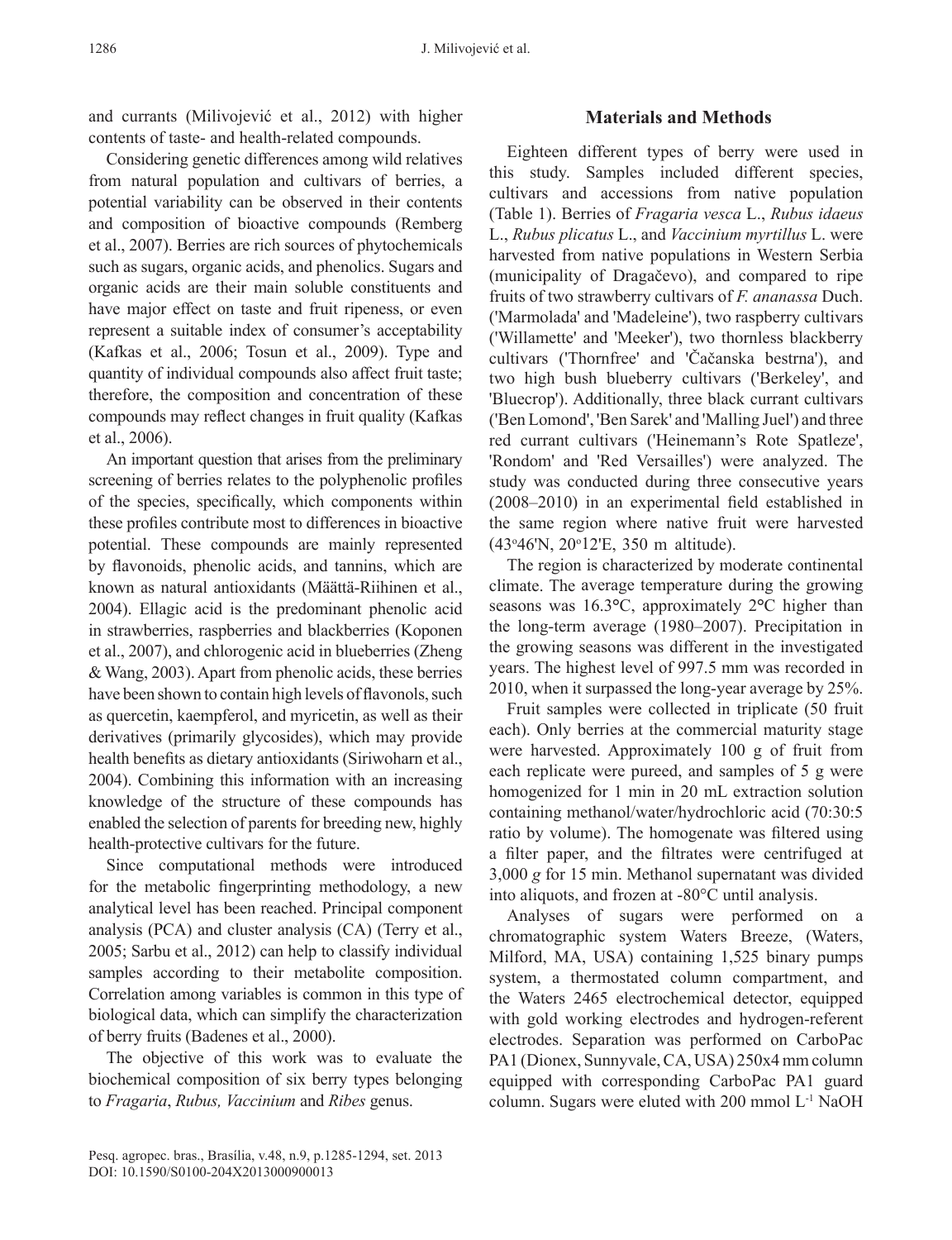for 20 min, at  $1.0$  mL min<sup>-1</sup> flow rate at  $30^{\circ}$ C constant temperature. Signals were detected in a pulse mode with the following waveform:  $E_1 = +0.1$  V, for 280 ms;  $E_2 = +0.75$  V, for 150 ms;  $E_3 = -0.85$  V, for 150 ms and within 80 ms of integration time. Filter timescale was 0.2 s, and range was 200 to 500 nA for the full mV scale. Data acquisition and evaluation were carried out by Waters Empower 2 software (Waters, Milford, MA, USA).

A HP 1100 photo diode array detector, HP1100 series, (Hewlett Packard, Palo Alto, CA, USA) was adjusted to 210 nm, with a reference signal at 600 nm, in order to analyze organic acids. An anion exchange column Aminex HPX‑87H, (Bio‑Rad Lab, CA, USA) 300×7.8 mm was used with 5 mmol  $L^{-1}H_2SO_4$ as a mobile phase. The elution was isocratic, with  $0.6$  mL min<sup>-1</sup> flow rate at  $30^{\circ}$ C. Data acquisition and evaluation was done by Agilent Chemstation software (Agilent Chemstation, Palo Alto, CA, USA).

Ascorbic acid was measured by a Merck RQflex reflectometer (Merck KGaA, Darmstadt, Germany) as described by Pantelidis et al. (2007). Results were expressed as milligrams of ascorbic acid per 100 grams of fresh weight (mg  $100 \text{ g}^{-1}$ ).

Quantification of individual phenolic compounds was done by reversed phase HPLC analysis. Samples were injected in a Waters HPLC system consisting of 1,525 binary pumps, thermostat, and 717+ autosampler connected to a Waters 2996 diode array detector (Waters,

Milford, MA, USA). Chromatograms were gathered in 3D mode with extracted signals at specific wavelengths for different compounds (370, 326, and 254 nm, respectively). Separation of phenolics was performed on a Symmetry C‑18 RP column (125×4 mm) with a 5 μm particle diameter (Waters, Milford, MA, USA) connected to the appropriate guard column. With the following gradient profile, two mobile phases, A (0.1% phosphoric acid) and B (acetonitrile), were used at 1 mL min<sup>-1</sup> flow: first 20 min from 10−22% B, next 20 min of linear rise up to 40% B, followed by 5 min reverse to 10% B, and an additional 7.5 min of equilibration time. Data acquisition and spectral evaluation for peak confirmation were done with Waters Empower 2 Software (Waters, Milford, MA, USA).

The method employed for determination of total phenolic content (TPC) was based on Folin−Ciocalteu phenol reagent and spectrophotometric determination (Singleton & Rossi Junior, 1965). Results were expressed as milligrams of gallic‑acid equivalent per gram of fresh weight (mg  $g^{-1}$ ).

Total antioxidant capacity (TAC) was measured by 2,2´azino‑bis‑3‑ethylbenzothiazoline‑6‑sulfonic acid (ABTS) method according to Arnao et al. (1999). Results were expressed as milligrams of ascorbic acid equivalent per gram of fresh weight (mg  $g^{-1}$ ).

Analysis of variance was performed to evaluate the influence of genotypes on chemical composition of fruits, and the least significant difference (LSD) test

| Species                           | Cultivar                  | Origin      | Pedigree                                                                    |
|-----------------------------------|---------------------------|-------------|-----------------------------------------------------------------------------|
|                                   | Marmolada                 | Italy       | Sel.15 x Gorella                                                            |
| Fragaria ananassa Duch.           | Madeleine                 | Italy       | Addie x Miranda                                                             |
| Fragaria vesca L.                 |                           | Serbia      | Wild accession                                                              |
|                                   | Willamette                | <b>USA</b>  | Newburgh x Lloyd George                                                     |
| Rubus idaeus L.                   | Meeker                    | <b>USA</b>  | Willamette x Cuthbert                                                       |
| R. idaeus subsp. vulgatus Arrhen. |                           | Serbia      | Wild accession                                                              |
|                                   | Thornfree                 | <b>USA</b>  | US1410 (Brainerd x Merton Thornless) x US1414 (Merton Thornless x Eldorado) |
| Rubus sp.                         | Čačanska bestrna          | Serbia      | Dirksen Thornless x Black Saten                                             |
| Rubus plicatus L.                 |                           | Serbia      | Wild accession                                                              |
| Ribes rubrum L.                   | Heinemann's Rote Spatleze | Germany     | Red Dutch x (Alwin Lorgus x Red Dutch)                                      |
|                                   | Red Versailles            | France      | Unknown                                                                     |
| Ribes multiflorum L.              | Rondom                    | Netherlands | Backcross of R. multiflorum                                                 |
|                                   | Ben Lomond                | Scotland    | (Consort x Magnus) x (Brödtorp x Janslunda)                                 |
| Ribes nigrum L.                   | Ben Sarek                 | Scotland    | Goliath x Öjebyn                                                            |
|                                   | Malling Juel              | England     | Unknown                                                                     |
|                                   | Bluecrop                  | <b>USA</b>  | GM 37 (Jersey x Pioneer) x CU 5 (Stanley x June)                            |
| Vaccinium corymbosum L.           | Berkeley                  | <b>USA</b>  | Stanley x GS 149 (Jersey x Pioneer)                                         |
| Vaccinium myrtillus L.            |                           | Serbia      | Wild accession                                                              |

**Table 1.** Analyzed species and cultivars of different berries, their origin, and parentage.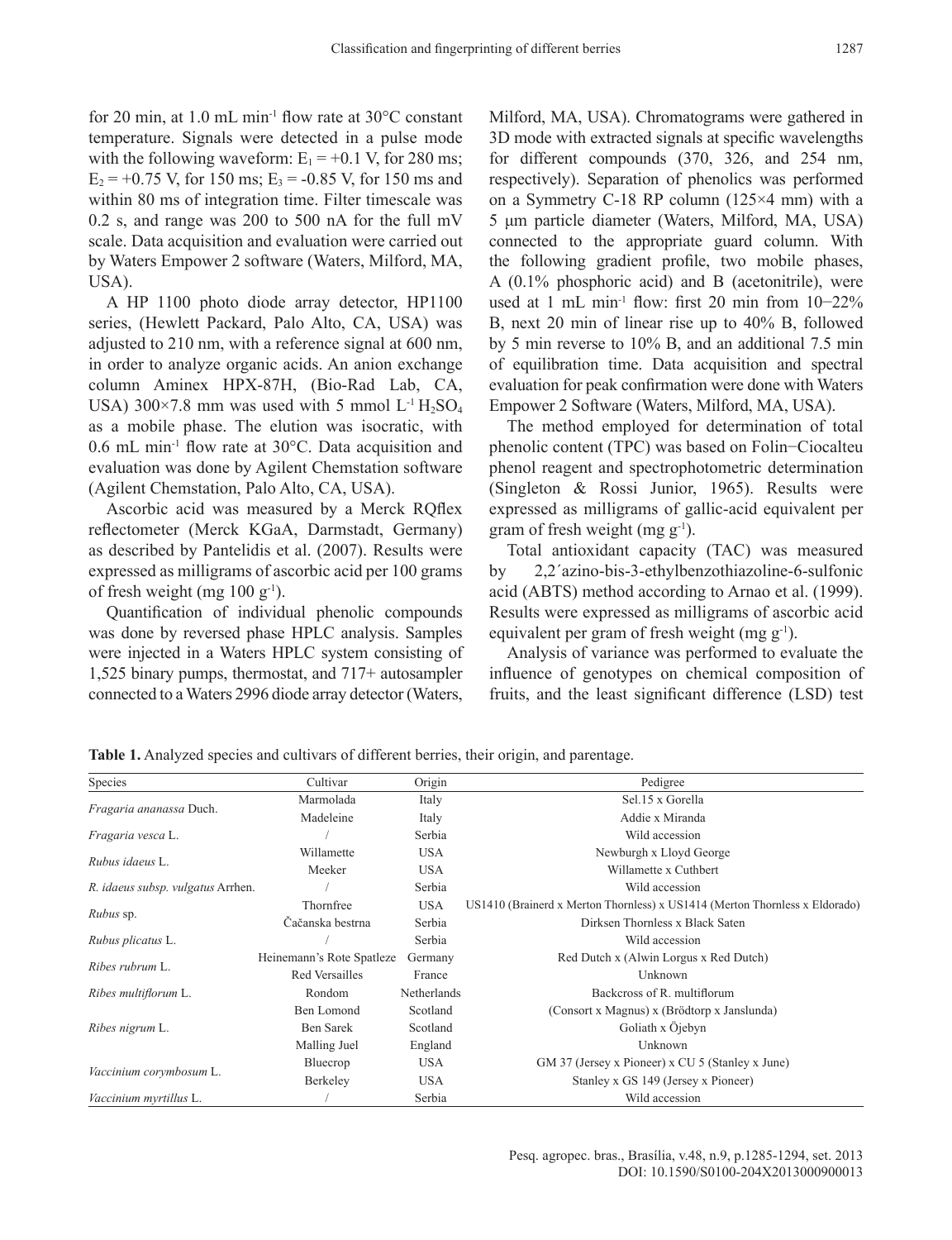was used to compare the means, at 5% probability. To identify the patterns of multi-trait variation in berry fruit collection, principal component analysis (PCA) and cluster analysis (CA) were applied. Average values from three‑year measurements were use in the statistical analyses. CA was performed by Ward's method using Euclidean distances. Pearson´s correlation coefficient between traits was determined. Data analysis was made using the Statistica for Windows software, version 5.0 (StatSoft Inc., Tulsa, OK, USA) statistical package.

## **Results and Discussion**

Fructose was the predominant sugar in all studied types of berry (species and cultivars), followed by glucose (Table 2). Monosacharides were present in large amounts compared with the sucrose portion, probably due to high invertase activity during the final maturation stages. For strawberries, the highest average contents of glucose, fructose and sucrose were obtained in *F. vesca*. In raspberries, significant differences were observed for fructose and total sugar content (Table 2). The total sugar content corresponds to the sum of glucose, fructose and sucrose reported by Wang et al. (2008) for blueberries grown in a conventional culture system.

Citric and malic acids are the main organic acids in berry fruit species (Basson et al., 2010). In this study (Table 2), the main organic acid was citric acid, while twice as low quantities of malic acid were observed in all tested strawberries and blueberries. Raspberries and red currants showed citric acid quantities three times higher than malic acid, while in black currants

Table 2. Contents<sup>(1)</sup> of sugars, organic acids, and ascorbic acid of berry fruits<sup>(2)</sup>.

| Genotype                                 | Glucose           | Fructose          | Sucrose          |               |                    |                    |                    | Total sugars Citric acid Malic acid Total acids Ascorbic acid |
|------------------------------------------|-------------------|-------------------|------------------|---------------|--------------------|--------------------|--------------------|---------------------------------------------------------------|
|                                          |                   |                   |                  |               |                    |                    |                    |                                                               |
|                                          |                   |                   |                  |               | Strawberry         |                    |                    |                                                               |
| Fragaria ananassa 'Marmolada'            | 45.2 <sub>b</sub> | 58.8b             | 7.4 <sub>b</sub> | 111.4b        | 0.072 <sub>b</sub> | 0.026 <sub>b</sub> | 0.097 <sub>b</sub> | 78.0b                                                         |
| Fragaria ananassa 'Madeleine'            | 45.8b             | 62.1 <sub>b</sub> | 3.7c             | 111.6b        | 0.080 <sub>b</sub> | 0.023 <sub>b</sub> | 0.103 <sub>b</sub> | 96.6a                                                         |
| Fragaria vesca                           | 65.2a             | 116.8a            | 27.4a            | 209.4a        | 0.207a             | 0.105a             | 0.313a             | 97.2a                                                         |
| Mean                                     | 52.0B             | 79.2C             | 12.9A            | 144.1B        | 0.120DE            | 0.051C             | 0.171E             | 90.6B                                                         |
|                                          |                   |                   |                  | Raspberry     |                    |                    |                    |                                                               |
| Rubus idaeus 'Willamette'                | 35.2              | 46.8a             | 6.5              | 88.5ab        | 0.243a             | 0.054 <sub>b</sub> | 0.297a             | 40.9b                                                         |
| R. idaeus 'Meeker'                       | 36.2              | 49.2a             | 5.3              | 90.7a         | 0.181b             | 0.043 <sub>b</sub> | 0.223b             | 44.3b                                                         |
| R. idaeus                                | 38.3              | 31.5b             | 7.0              | 76.8b         | 0.146c             | 0.080a             | 0.227b             | 56.1a                                                         |
| Mean                                     | 36.6C             | 42.5D             | 6.2B             | 85.3C         | 0.190C             | 0.059C             | 0.249C             | 47.1D                                                         |
|                                          |                   |                   |                  | Blackberry    |                    |                    |                    |                                                               |
| Rubus sp. 'Thornfree'                    | 67.7              | 88.1a             | 3.01             | 158.9a        | 0.101              | 0.171a             | 0.272a             | 79.0b                                                         |
| Rubus sp. 'Čačanska bestrna'             | 66.8              | 86.0a             | 4.2              | 157.1a        | 0.088              | 0.116b             | 0.204 <sub>b</sub> | 68.8c                                                         |
| R. plicatus                              | 64.5              | 76.1b             | 3.0              | 143.6b        | 0.097              | 0.031c             | 0.128c             | 104.9a                                                        |
| Mean                                     | 66.3A             | 83.4B             | 3.4C             | 153.2A        | 0.095E             | 0.106A             | 0.201DE            | 84.2B                                                         |
|                                          |                   |                   |                  | Red currant   |                    |                    |                    |                                                               |
| Ribes rubrum 'Heinneman's Rote Spatleze' | 81.1a             | 113.1a            | 14.5a            | 208.7a        | 0.323a             | 0.131a             | 0.456a             | 52.9c                                                         |
| R. rubrum 'Red Versailles'               | 55.9b             | 82.7b             | 4.1 <sub>b</sub> | 142.7b        | 0.235 <sub>b</sub> | 0.042 <sub>b</sub> | 0.280 <sub>b</sub> | 96.8a                                                         |
| R. multiflorum 'Rondom'                  | 50.3c             | 76.2b             | 4.0 <sub>b</sub> | 130.4b        | 0.223b             | 0.060 <sub>b</sub> | 0.283 <sub>b</sub> | 72.8b                                                         |
| Mean                                     | 62.5A             | 90.7A             | 7.5B             | 160.6A        | 0.260B             | 0.078B             | 0.340B             | 74.2C                                                         |
|                                          |                   |                   |                  | Black currant |                    |                    |                    |                                                               |
| Ribes nigrum 'Ben Lomond'                | 78.8a             | 117.6a            | 10.1a            | 206.6a        | 0.544b             | 0.132a             | 0.677b             | 118.2c                                                        |
| R. nigrum 'Ben Sarek'                    | 52.3b             | 73.3c             | 6.5 <sub>b</sub> | 132.1c        | 0.685a             | 0.140a             | 0.826a             | 132.6b                                                        |
| R. nigrum 'Malling Juel'                 | 57.7b             | 84.1b             | 3.4c             | 145.2b        | 0.339c             | 0.049 <sub>b</sub> | 0.390c             | 141.4a                                                        |
| Mean                                     | 62.9A             | 91.7A             | 6.7B             | 161.3A        | 0.523A             | 0.107A             | 0.631A             | 130.7A                                                        |
|                                          |                   |                   |                  | Blueberry     |                    |                    |                    |                                                               |
| Vaccinium corymbosum 'Berkeley'          | 70.8a             | 88.7              | 5.2c             | 164.7         | 0.096b             | 0.067 <sub>b</sub> | 0.163 <sub>b</sub> | 9.7 <sub>b</sub>                                              |
| V. corymbosum 'Bluecrop'                 | 64.4b             | 84.4              | 7.6b             | 156.4         | 0.110 <sub>b</sub> | 0.048 <sub>b</sub> | 0.158b             | 8.1b                                                          |
| V. myrtillus                             | 57.8c             | 87.1              | 10.3a            | 155.2         | 0.234a             | 0.116a             | 0.350a             | 25.8a                                                         |
| Mean                                     | 64.3A             | 86.7AB            | 7.7B             | 158.8A        | 0.147D             | 0.077B             | 0.224CD            | 14.5E                                                         |
|                                          |                   |                   |                  |               |                    |                    |                    |                                                               |

<sup>(1)</sup>Mean values of a three year period (2008–2010). <sup>(2)</sup>Means followed by equal letters, lowercase within each berry fruit type and uppercase between fruit types, do not differ by LSD test, at 5% probability.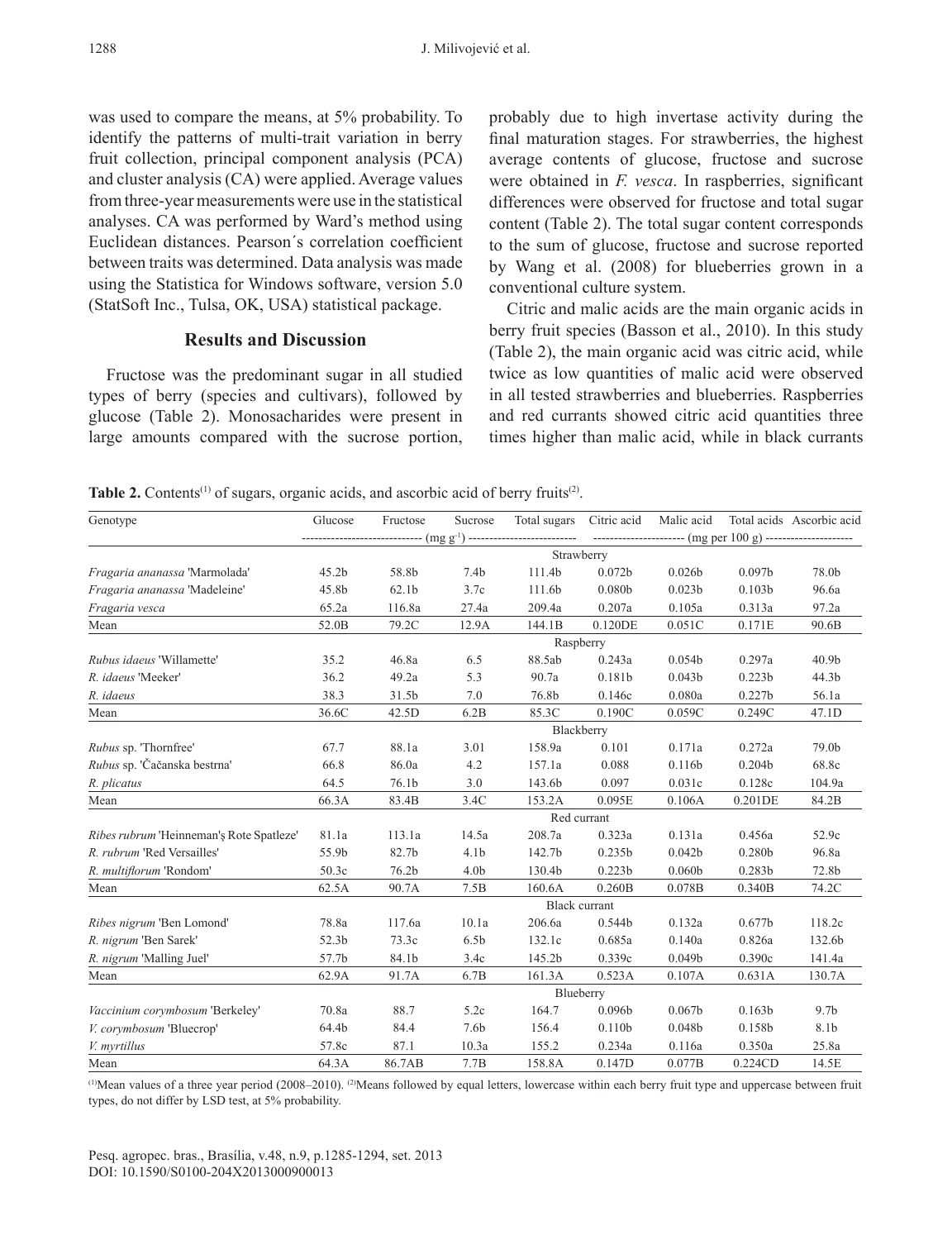this ratio was 5:1. However, malic acid was found to be dominant in blackberries. Kafkas et al. (2006) reported similar amounts of malic acids, but they did not detect citric acid in blackberry cultivars.

Berries, particularly black currant cultivars, are a rich source of ascorbic acid (Milivojević et al., 2012). The highest level of ascorbic acid was measured in 'Malling Juel'. Although the ascorbic acid content was on average 1.5 to 3 fold lower in strawberries, raspberries, blackberries and red currants, compared to black currants, their average values over 40 mg per 100 g of fresh weight are still high, and make them a rich source of vitamin C.

Differences were not always significant when comparing the content of sugars, organic acids, and vitamin C between wild berry species and cultivars. Various factors may influence their biochemical composition, such as genotype, growth conditions including environmental factors, and cultivation techniques (Scalzo et al., 2005).

Great variability existed, however, among the examined berries regarding content of individual flavonols, in which black currants stand out (Table 3). The highest average content of myricetin was detected in black currant 'Ben Sarek' and *V. myrtillus*, while the highest values of quercetin was observed in black currants, wild strawberry and blueberry 'Bluecrop' (over 4  $\mu$ g g<sup>-1</sup> FW).

Significant differences in free ellagic acid were observed between all types of berries, in which strawberry

**Table 3.** Contents<sup>(1)</sup> of flavonols, phenolic acids and total phenolics (TPC), and total antioxidant capacity (TAC) of berry  $fruits^{(2)}$ .

| Genotype                                 | Myricetin         | Kaempferol        | Ouercetin         | Ellagic acid      | Chlorogenic acid                    | <b>TPC</b>        | <b>TAC</b>        |
|------------------------------------------|-------------------|-------------------|-------------------|-------------------|-------------------------------------|-------------------|-------------------|
|                                          |                   |                   |                   |                   | ------ (mg g <sup>-1</sup> ) ------ |                   |                   |
|                                          |                   |                   |                   |                   |                                     |                   |                   |
| Fragaria ananassa 'Marmolada'            | 0.50 <sub>b</sub> | 2.35 <sub>b</sub> | 1.79b             | 21.3c             | 0.0                                 | 1.09b             | 1.48b             |
| Fragaria ananassa 'Madeleine'            | 1.04ab            | 2.89a             | 1.60b             | 32.2 <sub>b</sub> | 0.0                                 | 0.92 <sub>b</sub> | 1.50b             |
| Fragaria vesca                           | 1.25a             | 2.35b             | 7.34a             | 122.5a            | 0.0                                 | 4.69a             | 5.78a             |
| Mean                                     | 0.93D             | 2.53B             | 3.58B             | 58.7A             | 0.0                                 | 2.23C             | 2.92BC            |
|                                          |                   |                   |                   | Raspberry         |                                     |                   |                   |
| Rubus idaeus 'Willamette'                | 0.26              | 2.40a             | 0.71a             | 2.0c              | 0.0                                 | 2.22a             | 3.13              |
| R. idaeus 'Meeker'                       | 0.31              | 0.40 <sub>b</sub> | 0.37 <sub>b</sub> | 5.2 <sub>b</sub>  | 0.0                                 | 1.02 <sub>b</sub> | 1.32              |
| R. idaeus                                | 0.25              | 0.13 <sub>b</sub> | 0.82a             | 12.7a             | 0.0                                 | 1.10b             | 1.41              |
| Mean                                     | 0.27E             | 0.98D             | 0.63A             | 6.6D              | 0.0                                 | 1.45D             | 1.95CD            |
|                                          |                   |                   |                   | Blackberry        |                                     |                   |                   |
| Rubus sp. 'Thornfree'                    | 1.02 <sub>b</sub> | 1.88b             | 0.30              | 35.4b             | 0.0                                 | 1.97b             | 2.47b             |
| Rubus sp. 'Čačanska bestrna'             | 0.31 <sub>b</sub> | 1.54b             | 0.42              | 30.9c             | 0.0                                 | 1.74b             | 2.45b             |
| R. plicatus                              | 3.14a             | 2.76a             | 0.45              | 61.7a             | 0.0                                 | 3.20a             | 4.95a             |
| Mean                                     | 1.49C             | 2.06C             | 0.39E             | 42.7B             | 0.0                                 | 2.30C             | 3.29BC            |
|                                          |                   |                   |                   | Red currant       |                                     |                   |                   |
| Ribes rubrum 'Heinneman's Rote Spatleze' | 0.84ab            | 0.73 <sub>b</sub> | 2.54b             | 3.0 <sub>b</sub>  | 0.0                                 | 1.69              | 2.13              |
| R. rubrum 'Red Versailles'               | 1.28a             | 1.22a             | 3.14a             | 6.0a              | 0.0                                 | 0.81              | 0.95              |
| R. multiflorum 'Rondom'                  | 0.46b             | 1.39a             | 2.00c             | 4.9ab             | 0.0                                 | 1.29              | 1.21              |
| Mean                                     | 0.86D             | 1.11D             | 2.56C             | 4.7E              | 0.0                                 | 1.27E             | 1.43D             |
|                                          |                   |                   |                   | Black currant     |                                     |                   |                   |
| Ribes nigrum 'Ben Lomond'                | 5.56b             | 1.06b             | 6.78a             | 12.9a             | 0.0                                 | 4.71a             | 7.60a             |
| R. nigrum 'Ben Sarek'                    | 7.23a             | 1.29ab            | 4.20c             | 5.7c              | 0.0                                 | 2.46b             | 3.83b             |
| R. nigrum 'Malling Juel'                 | 5.46b             | 1.60a             | 4.88b             | 9.9 <sub>b</sub>  | 0.0                                 | 3.85a             | 5.68ab            |
| Mean                                     | 6.08A             | 1.32D             | 5.29A             | 9.5C              | 0.0                                 | 3.67A             | 5.70A             |
|                                          |                   |                   |                   | Blueberry         |                                     |                   |                   |
| Vaccinium corymbosum 'Berkeley'          | 1.72 <sub>b</sub> | 1.47c             | 3.73 <sub>b</sub> | 6.1 <sub>b</sub>  | 41.0 <sub>b</sub>                   | 1.50b             | 2.51 <sub>b</sub> |
| V. corymbosum 'Bluecrop'                 | 1.76b             | 4.75a             | 4.76a             | 19.1a             | 71.2a                               | 1.99b             | 2.45b             |
| V. myrtillus                             | 10.67a            | 3.04b             | 2.78c             | 8.0b              | 20.0c                               | 3.87a             | 6.16a             |
| Mean                                     | 4.72B             | 3.09A             | 3.75B             | 11.1C             | 44.1                                | 2.45B             | 3.71B             |

(1)Mean values of a three year period (2008–2010). <sup>(2)</sup>Means followed by equal letters, lowercase within each berry fruit type and uppercase between fruit types, do not differ by LSD test, at 5% probability.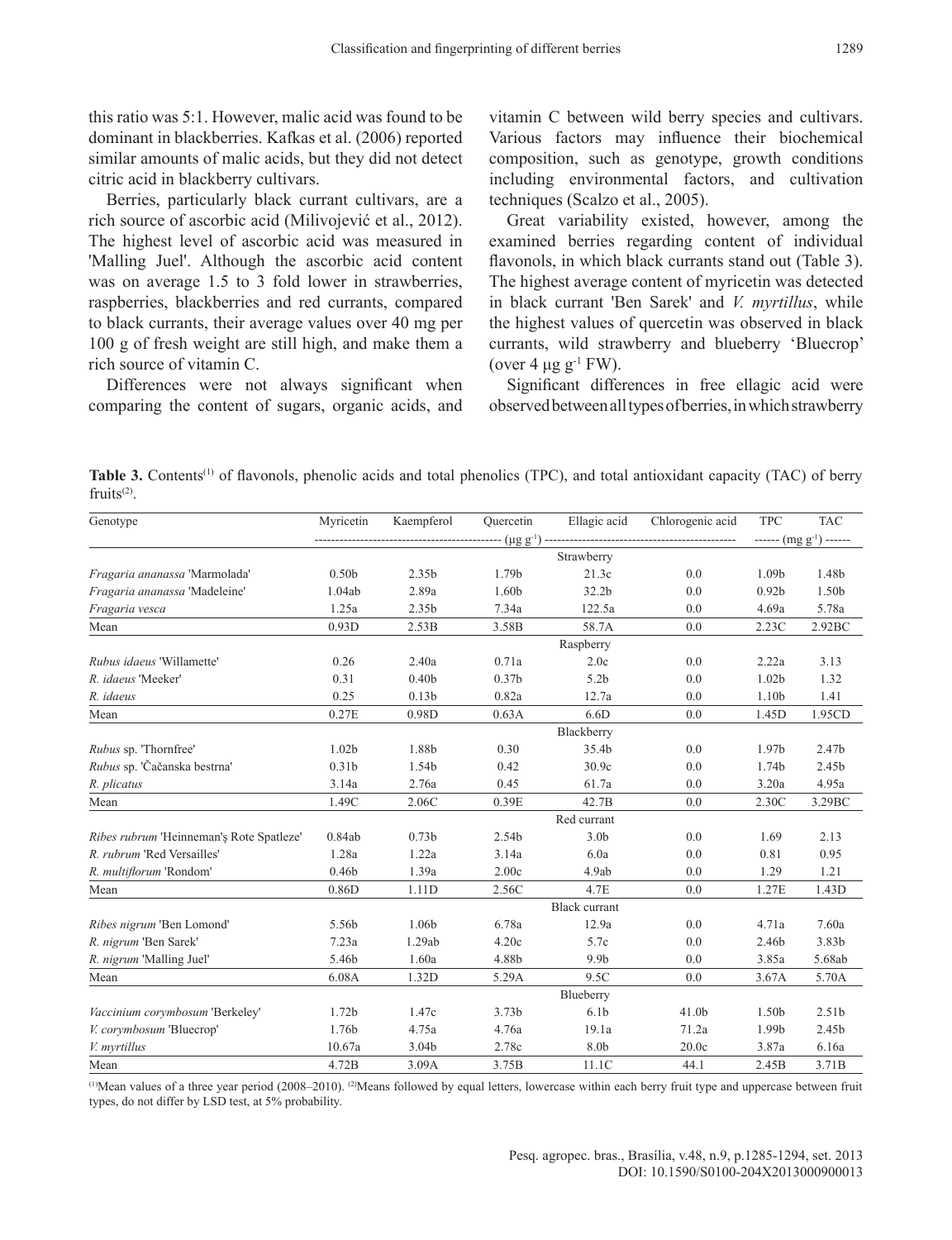showed the highest values. Among strawberries, *F. vesca* is the richest source of this component. In accordance with earlier findings for ellagic acid content in Georgia‑grown blackberries (Sellappan et al., 2002), significant quantities of this acid were also detected in the analyzed blackberry cultivars, which showed values twice as low as that recorded in *R. plicatus* (wild accession). This discrepancy is most likely due to genetic differences, since fruit of *R. plicatus* were taken from native populations in Western Serbia, whereas the studied cultivars were derived from hybridization. Chlorogenic acid, which contributes to the tart taste of fruit and fruit products, was present only in blueberries. *Vaccinium myrtillus* had the lowest chlorogenic acid content, whereas higher quantities were detected in the blueberry cultivars, as previously reported by Kalt et al. (2007).

The total phenolic contents (TPC) recorded in the wild accession *F. vesca*, *V. myrtillus*, and *R. plicatus*  were higher than those obtained for the corresponding cultivars (Table 3). Besides black currants, the highest total antioxidant capacities (TAC) were also recorded in *V.myrtillus*, *F.vesca*, and *R.plicatus.* Such results confirm the need to evaluate the diversity of native populations of these species and, based on this, well‑focused breeding programs can create new cultivars specifically selected for improved antioxidant potential.

In this study, all variables related to sugars (Table 4) were correlated with each other  $(r = 0.523 - 0.990)$ . These results seem to be quite expectable, since quantities of monosaccharide directly influence the amount of total sugars. The only exception was the absence of correlation between sucrose and glucose content, which coincides with the results reported by Drogoudi et al. (2008), for apricot. Both citric and malic acids were significantly correlated to total acid content ( $r = 0.978$  and 0.632, respectively), but did not correlate to each other, which was also previously stated by Zheng et al. (2009). Ascorbic acid contents did not correlate with most of the studied variables, contrarily to what was previously reported by Ramaiya et al. (2013). These authors, however, studied passion fruit in an absolutely diverse climatic condition than the ones observed in the present study. Ascorbic acid was significantly correlated with citric acid  $(r = 0.509)$  and chlorogenic acid ( $r = -0.649$ ). In the group of phenolics, none of the components correlated with each other, indicating that those traits are genetically independent. A positive correlation was obtained between TPC and sugars ( $r = 0.514 - 0.595$ ), which agrees with the results of Abidi et al. (2011). The only exception was the absence of the relationship between TPC and glucose content. A good correlation between sugar content and levels of phenolic substances in berries are due to the role of sugars in the regulation of phenolic biosynthesis (Pirie & Mullins, 1977). Significant correlation between quercetin and myricetin, on one side, and with TPC, on the other, suggest that those two flavonols represent the most important components of TPC. Positive correlation was also observed between both TAC and fructose, and TAC and total sugars. The ascorbic acid content did not contribute to the antioxidant activity of berries, as shown by the weak correlation observed here and by Luximon‑Ramma et al. (2003).

**Table 4.** Correlation matrix among biochemical compounds studied in berry fruits<sup>(1)</sup>.

| Compound                     | F     | S     | <b>TS</b> | CA    | MA    | <b>TA</b> | AA    | М     | K     | $\rm{O}$ | EA    | <b>CHA</b> | <b>TPC</b> | $TAC^{(2)}$ |
|------------------------------|-------|-------|-----------|-------|-------|-----------|-------|-------|-------|----------|-------|------------|------------|-------------|
| Glucose                      | 0.906 | 0.293 | 0.934     | 0.162 | 0.530 | 0.268     | 0.066 | 0.213 | 0.079 | 0.459    | 0.217 | 0.235      | 0.440      | 0.433       |
| Fructose $(F)$               |       | 0.523 | 0.990     | 0.294 | 0.514 | 0.379     | 0.182 | 0.288 | 0.109 | 0.666    | 0.345 | 0.124      | 0.595      | 0.547       |
| Sucrose $(S)$                |       |       | 0.561     | 0.166 | 0.315 | 0.220     | 0.027 | 0.052 | 0.058 | 0.601    | 0.610 | 0.008      | 0.514      | 0.392       |
| Total sugars (TS)            |       |       |           | 0.257 | 0.537 | 0.352     | 0.132 | 0.245 | 0.098 | 0.647    | 0.373 | 0.153      | 0.581      | 0.531       |
| Citric acid CA               |       |       |           |       | 0.454 | 0.978     | 0.509 | 0.573 | 0.331 | 0.513    | 0.260 | 0.241      | 0.436      | 0.475       |
| Malic acid (MA)              |       |       |           |       |       | 0.632     | 0.093 | 0.325 | 0.262 | 0.190    | 0.062 | 0.139      | 0.369      | 0.350       |
| Total acids (TA)             |       |       |           |       |       |           | 0.466 | 0.575 | 0.351 | 0.493    | 0.211 | 0.243      | 0.467      | 0.496       |
| Ascorbic acid (AA)           |       |       |           |       |       |           |       | 0.235 | 0.240 | 0.275    | 0.251 | 0.649      | 0.357      | 0.359       |
| Myricetin (M)                |       |       |           |       |       |           |       |       | 0.173 | 0.401    | 0.140 | 0.097      | 0.629      | 0.719       |
| Kaempferol (K)               |       |       |           |       |       |           |       |       |       | 0.149    | 0.296 | 0.602      | 0.205      | 0.184       |
| Ouercetin $(O)$              |       |       |           |       |       |           |       |       |       |          | 0.280 | 0.267      | 0.651      | 0.606       |
| Ellagic acid (EA)            |       |       |           |       |       |           |       |       |       |          |       | 0.122      | 0.448      | 0.325       |
| Chlorogenic acid (CHA)       |       |       |           |       |       |           |       |       |       |          |       |            | 0.035      | 0.028       |
| Total phenolic content (TPC) |       |       |           |       |       |           |       |       |       |          |       |            |            | 0.978       |

(1)Correlation coefficient values higher than 0.496 are significant at 5% probability. <sup>(2)</sup>TAC, total antioxidant capacity.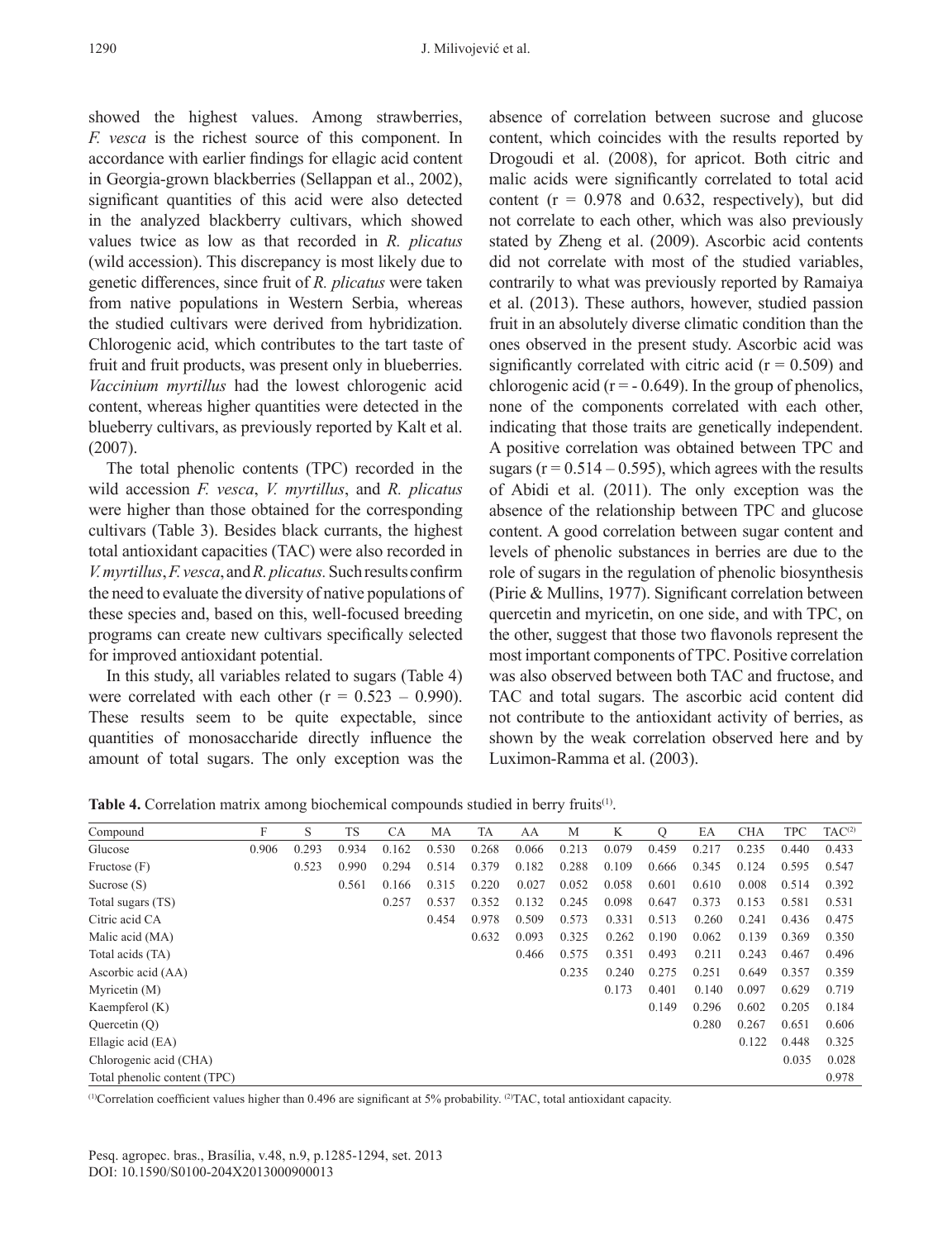The strong correlation between TPC and TAC suggests that the antioxidant activity of berries is derived mainly from the content of phenolic compounds in fruits, which agrees with Ehala et al. (2005).

Four principal components (PC), with eigenvalues higher than 1, were obtained from principal component analysis (Table 5). Variables with correlation coefficient larger than 0.70 (absolute value) were determined only in PC1. Those were glucose, fructose, total sugars, ellagic acid, total phenolics and TAC. The highest contribution of PC2 (over 0.60 of absolute value) corresponded to variables such as malic acid, myricetin, quercetin and ascorbic acid content. High loading on PC3 (over 0.60 of absolute value) had chlorogenic and ascorbic acid. Finally, the largest scores of PC4 were due to total acids content.

The first component was mainly related to variation of total sugars, TPC and TAC (Figure 1). By this component, genotypes with relatively high content were located on the right side, such as black currant 'Ben Lomond' and *F. vesca* wild accession. Strawberry genotypes 'Marmolada' and 'Madeleine', and three raspberry genotypes were on the left side: 'Willamette' and 'Meeker', as well as *R. idaeus* wild accession, which have relatively low content of these components.

The distribution along the second component was mainly caused by malic acid, myricetin, quercetin and ascorbic acid content. Quercetin and ascorbic acid were

|  | <b>Table 5.</b> Principal component loadings of the variables. |  |
|--|----------------------------------------------------------------|--|
|--|----------------------------------------------------------------|--|

| Variable                  | PC1      | PC <sub>2</sub> | PC <sub>3</sub> | PC4   |
|---------------------------|----------|-----------------|-----------------|-------|
| Glucose                   | $0.707*$ | 0.344           | 0.011           | 0.479 |
| Fructose                  | 0.848*   | 0.311           | 0.088           | 0.313 |
| Sucrose                   | 0.586    | 0.323           | 0.376           | 0.029 |
| Total sugars              | 0.838*   | 0.353           | 0.110           | 0.352 |
| Citric acid               | 0.394    | 0.541           | 0.406           | 0.338 |
| Malic acid                | 0.627    | 0.668           | 0.232           | 0.006 |
| Total acids               | 0.612    | 0.210           | 0.021           | 0.487 |
| Ascorbic acid             | 0.013    | 0.664           | 0.673           | 0.088 |
| Myricetin                 | 0.691    | 0.631           | 0.196           | 0.121 |
| Kaempferol                | 0.596    | 0.248           | 0.545           | 0.331 |
| Quercetin                 | 0.039    | 0.686           | 0.338           | 0.447 |
| Ellagic acid              | 0.786*   | 0.159           | 0.100           | 0.141 |
| Chlorogenic acid          | 0.338    | 0.481           | 0.666           | 0.343 |
| Total phenolic content    | $0.855*$ | 0.065           | 0.003           | 0.407 |
| Total antioxidant content | $0.831*$ | 0.010           | 0.109           | 0.413 |
| Eigenvalue                | 6.1753   | 2.86            | 1.74            | 1.61  |
| Variance $(\% )$          | 41.2     | 19.0            | 11.6            | 10.7  |
| Cumulative $(\% )$        | 41.2     | 60.2            | 71.8            | 82.6  |

\*Loadings higher than 0.700.

positively connected to PC2, whereas malic acid and myricetin negatively. In this regard, blueberry 'Bluecrop', which has a low content of ascorbic acid and myricetin, stood at the positive site of this PC2, but black currant 'Ben Sarek', which is characterized by high contents of vitamin C and myricetin, stood at the negative site.

A grouping of genotypes on scatter plot shows that the separation was done according to the types of berries (Figure 1). The two strawberry cultivars almost completely overlapped, and the wild accession was found in the exactly opposite side of the scatter plot. This can be explained by the fact that the cultivars belong to octaploid (2n = 8x = 56) species *F. ananassa,* while the wild accession belongs to the diploid  $(2n = 2x = 14)$  species *F. vesca.* Therefore, with increasing ploidy, level content of bioactive components decreased. Raspberries on one side, and blackberry genotypes, on the other, are part of a homogeneous group, suggesting that these two types of berry fruits have a unique profile for the content of bioactive components, regardless of whether they are cultivars or wild relatives. Grouping of red currant was such that 'Rondom' and 'Red Versailles' were separated as a unique group, while 'Heinneman's Rote Spatleze' was located on the opposite side. All cultivars of black currant were found in the same square of the scatter plot. According to their position, 'Ben Sarek' and 'Malling Juel' can be classified in one group, while 'Ben Lomond' is independent. Two blueberry cultivars were classified in the same group, while the wild accession *V. myrtillus* distinguished as an independent genotype. Previously, this analysis was applied to biochemical profiling of many berries (Bordonaba & Terry, 2008; Kim et al., 2009; Gorinstein et al., 2013), and good results for the discrimination of species or cultivars were also obtained.

Red currant 'Heinneman's Rote Spatleze' and black currant 'Ben Lomond', together with strawberry *F. vesca* and blueberry *V. myrtillus* wild accessions, were separated from the other genotypes of the same groups. Discrimination of these four genotypes indicated that they have very high contents of some compounds. In that regard, 'Heinneman's Rote Spatleze' has high total sugar content (Table 2), whereas 'Ben Lomond' has high content of total sugar, myricetin, and TPC, and the highest TAC (Table 3). Blueberry was primarily characterized by a high myricetin content and TAC. The wild strawberry accession *F. vesca* showed the best biochemical profile, which was distinguished by a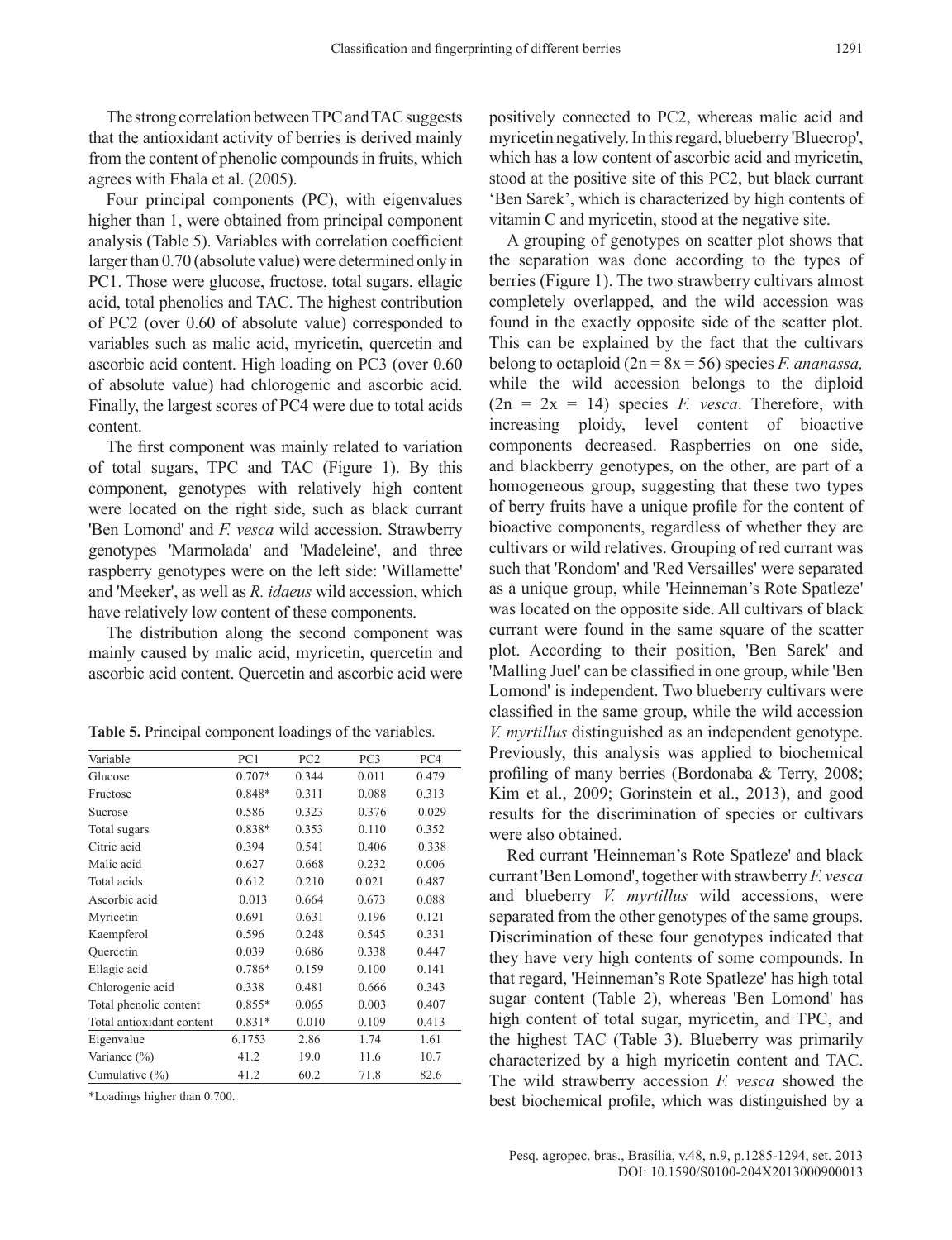by which the 18 berry genotypes were clustered into six main groups (Figure 2). Although the number of

high content of total sugars (Table 2), quercetin, ellagic acid, TPC, and TAC (Table 3). Therefore, these genotypes can be recommended as the best sources of health-related compounds for fresh consumption and processing.

Similar groupings were obtained using the CA,



Figure 1. Scatter plot for PC1 and PC2, obtained by biochemical profiles of 18 diverse genotypes representing six different berry fruit types: strawberry  $(\blacksquare)$ , raspberry  $(\triangle)$ , blackberry  $(\square)$ , red currant  $(\diamondsuit)$ , black currant  $(\bigcirc)$ , and blueberry  $(\divideontimes).$ 



**Figure 2.** Hierarchical analysis dendrogram obtained by Ward's method using 15 biochemical compounds of berry fruits.

Pesq. agropec. bras., Brasília, v.48, n.9, p.1285-1294, set. 2013 [DOI: 10.1590/S0100-204X2013000900013](http://dx.doi.org/10.1590/S0100-204X2013000900013) 

clusters corresponds to the number of berry fruit types, separation according to the type was not fully shown. On the obtained dendrogram, blackberries (group II), raspberries (group IV) and blueberries (group VI) were established as a separate group. Clustering of strawberry, and red and black currant into separate groups was not achieved. Thus, two strawberry cultivars ('Marmolada' and 'Madeleine') and two red currant cultivars ('Rondom' and 'Red Versailles') were classified in the same group (group I). Black currant 'Ben Sarek' and 'Malling Juel' formed group III. Greatest heterogeneity was observed in group V, in which wild strawberry accession, red currant 'Heinneman's Rote Spatleze', and black currant 'Ben Lomond' are located.

#### **Conclusions**

1. Metabolite fingerprinting of *Fragaria*, *Rubus*, *Vaccinium*, and *Ribes* wild and cultivated berries shows that most of the biochemical compounds differ between and within the studied berry types.

2. Total phenolic content followed a pattern similar to total antioxidant capacity in all tested samples.

3. A large number of metabolite contents are correlated, which allows for the use of a smaller number of variables without losing much information.

4. For characterizing and classifying the types berries, individual and total sugars, myricetin, ellagic acid, total phenolic content, and total antioxidant capacity have the highest influence.

5. The best composition of bioactive components is found in the cultivars of black currant (*Ribes nigrum*), as well as in *Fragaria vesca*, *Rubus plicatus* and *Vaccinium myrtillus.* 

## **Acknowledgements**

To the Serbian Ministry of Education, Science and Technological Development (projects III46008, III43010, 173040, and 173017), for financial support.

#### **References**

ABIDI, W.; JIMĖNEZ, S.; MORENO, M.Á.; GOGORCENA, Y. Evaluation of antioxidant compounds and total sugar content in a nectarine [*Prunus persica* (L.) Batsch] progeny. **International Journal of Molecular Sciences**, v.12, p.6919‑6935, 2011. [DOI:](http://dx.doi.org/10.3390/ijms12106919)  [10.3390/ijms12106919.](http://dx.doi.org/10.3390/ijms12106919) 

ARNAO, M.B.; CANO, A.; ACOSTA, M. Methods to measure the antioxidant activity in plant material. A comparative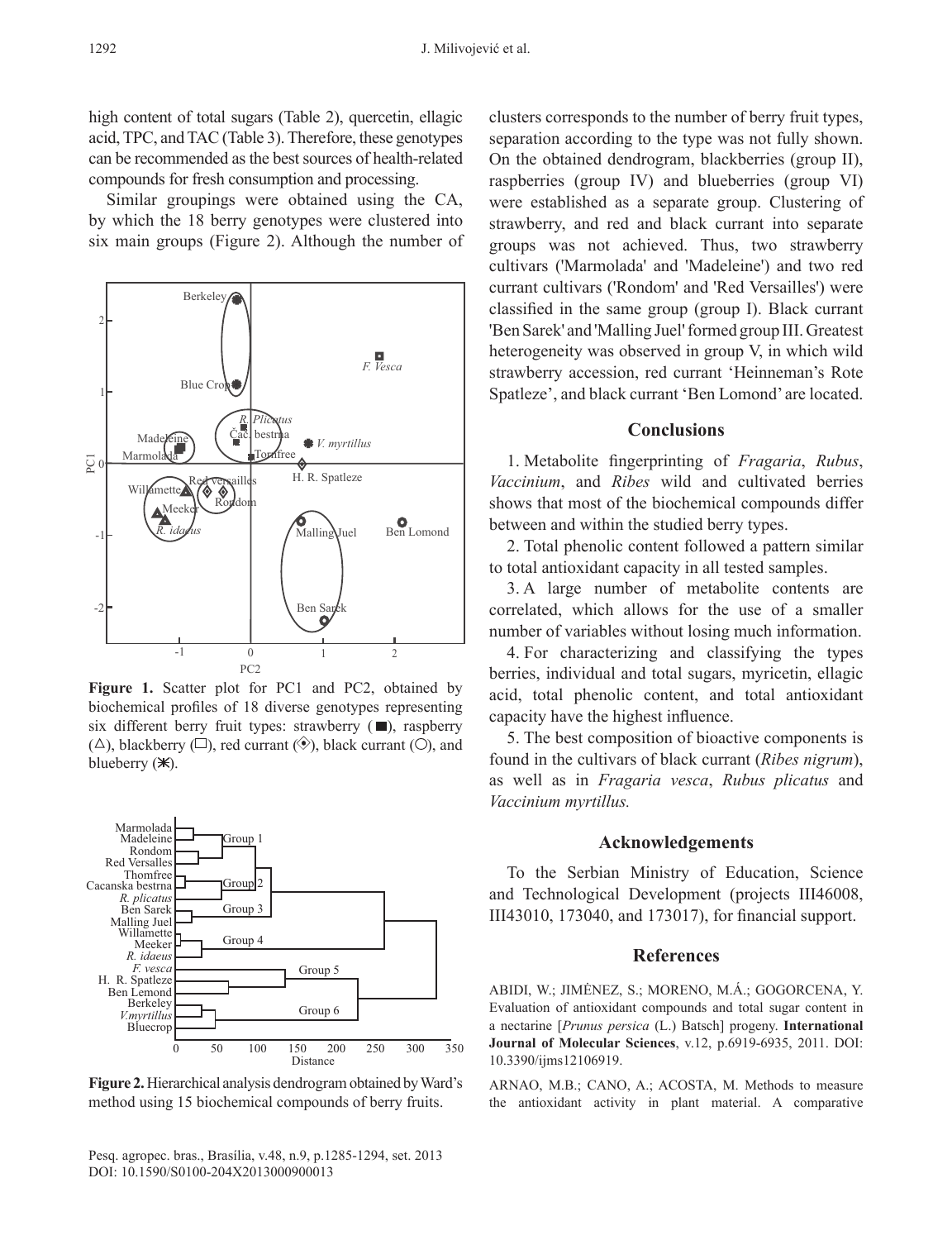discussion. **Free Radical Research**, v.31, p.89‑96, 1999. [DOI:](http://dx.doi.org/10.1080/10715769900301371) [10.1080/10715769900301371.](http://dx.doi.org/10.1080/10715769900301371)

BADENES, M.L.; MARTINEZ‑CALVO, J.; LLÁCER, G. Analysis of a germplasm collection of loquat (*Eriobotrya japonica* Lindl.). **Euphytica**, v.114, p.187‑194, 2000. [DOI:](http://dx.doi.org/10.1023/A:1003950215426) [10.1023/A:1003950215426.](http://dx.doi.org/10.1023/A:1003950215426) 

BASSON, C.E.; GROENEWALD, J.-H.; KOSSMANN, J.; CRONJE, C.; BAUER, R. Sugar and acid-related quality attributes and enzyme activities in strawberry fruits: invertase is the main sucrose hydrolysing enzyme. **Food Chemistry**, v.121, p.1156‑1162, 2010. [DOI: 10.1016/j.foodchem.2010.01.064.](http://dx.doi.org/10.1016/j.foodchem.2010.01.064) 

BORDONABA, J.G.; TERRY, L.A. Biochemical profiling and chemometric analysis of seventeen UK‑grown black currant cultivars. **Journal of Agricultural and Food Chemistry**, v.56, p.7422‑7430, 2008. [DOI: 10.1021/jf8009377.](http://dx.doi.org/10.1021/jf8009377) 

DROGOUDI, P.D.; VEMMOS, S.; PANTELIDIS, G.; PETRI, E.; TZOUTZOUKOU, C.; KARAYIANNIS, I. Physical characters and antioxidant, sugar, and mineral nutrient contents in fruit from 29 apricot (*Prunus armeniaca* L.) cultivars and hybrids. **Journal of Agricultural and Food Chemistry**, v.56, p.10754‑10760, 2008. [DOI: 10.1021/jf801995x.](http://dx.doi.org/10.1021/jf801995x)

EHALA, S.; VAHER, M.; KALJURAND, M. Characterization of phenolic profiles of Northern European berries by capillary electrophoresis and determination of their antioxidant activity. **Journal of Agricultural and Food Chemistry**, v.53, p.6484‑6490, 2005. [DOI: 10.1021/jf050397w.](http://dx.doi.org/10.1021/jf050397w) 

FOTIRIĆ AKŠIĆ, M.; RADOVIĆ, A.; MILIVOJEVIĆ, J.; NIKOLIĆ, M.; NIKOLIĆ, D. Genetic parameters of yield components and pomologic properties in raspberry seedlings. **Genetika**, v.43, p.667‑674, 2011. [DOI: 10.2298/GENSR1103667F.](http://dx.doi.org/10.2298/GENSR1103667F)

GORINSTEIN, S.; ARANCIBIA‑AVILA, P.; TOLEDO, F.; NAMIESNIK, J.; LEONTOWICZ, H.; LEONTOWICZ, M.; HAM, K.S.; KANG, S.G., VEARASIL, K.; SUHAJ, M. Application of analytical methods for the determination of bioactive compounds in some berries. **Food Analytical Methods**, v.6, p.432‑444, 2013. [DOI: 10.1007/s12161‑012‑9453‑z.](http://dx.doi.org/10.1007/s12161-012-9453-z) 

KAFKAS, E.; KOSAR, M.; TÜREMIS, N.; BASER, K.H.C. Analysis of sugars, organic acids and vitamin C contents of blackberry genotypes from Turkey. **Food Chemistry**, v.97, p.732‑736, 2006. [DOI: 10.1016/j.foodchem.2005.09.023.](http://dx.doi.org/10.1016/j.foodchem.2005.09.023) 

KALT, W.; JOSEPH, J.A.; SHUKITT-HALE, B. Blueberries and human health: a review of current research. **Journal of the American Pomological Society**, v.61, p.151‑160, 2007.

KIM, S.W.; MIN, S.R.; KIM, J.; PARK, S.K.; KIM, T.I.; LIU, J.R. Rapid discrimination of commercial strawberry cultivars using Fourier transform infrared spectroscopy data combined by multivariate analysis. **Plant Biotechnology Report**, v.3, p.87‑93, 2009. [DOI: 10.1007/s11816‑008‑0078‑z.](http://dx.doi.org/10.1007/s11816-008-0078-z) 

KOPONEN, J.M.; HAPPONEN, A.M.; MATTILA, P.H.; TÖRRÖNEN, A.R. Contents of anthocyanins and ellagitannins in selected foods consumed in Finland. **Journal of Agricultural and Food Chemistry**, v.55, p.1612‑1619, 2007. [DOI: 10.1021/](http://dx.doi.org/10.1021/jf062897a) [jf062897a.](http://dx.doi.org/10.1021/jf062897a) 

LUXIMON‑RAMMA, A.; BAHORUN, T.; CROZIER, A. Antioxidant actions and phenolic and vitamin C contents of common Mauritian exotic fruits. Journal of the Science of Food and Agriculture, v.83, p.496‑502, 2003. [DOI: 10.1002/jsfa.1365.](http://dx.doi.org/10.1002/jsfa.1365) 

MÄÄTTÄ‑RIIHINEN, K.R.; KAMAL‑ELDIN, A.; TÖRRÖNEN, A.R. Identification and quantification of phenolic compounds in berries of *Fragaria* and *Rubus* species (family *Rosaceae*). **Journal of Agricultural and Food Chemistry**, v.52, p.6178‑6187, 2004. [DOI: 10.1021/jf049450r.](http://dx.doi.org/10.1021/jf049450r) 

MIKULIČ‑PETKOVŠEK, M.; SCHMITZER, V.; SLATNAR, A.; STAMPAR, F.; VEBERIC, R. Composition of sugars, organic acids, and total phenolics in 25 wild or cultivated berry species. **Journal of Food Science**, v.77, p.1064‑1070, 2012. [DOI: 10.1111/j.1750‑3](http://dx.doi.org/10.1111/j.1750-3841.2012.02896.x) [841.2012.02896.x.](http://dx.doi.org/10.1111/j.1750-3841.2012.02896.x) 

MILIVOJEVIĆ, J.; SLATNAR, A.; MIKULIČ‑PETKOVŠEK, M.; ŠTAMPAR, F.; NIKOLIĆ, M.; VEBERIČ, R. The influence of early yield on the accumulation of major taste and health related compounds in black and red currant cultivars (*Ribes* spp.). **Journal of Agricultural and Food Chemistry**, v.60, p.2682‑2691, 2012. [DOI: 10.1021/jf204627m.](http://dx.doi.org/10.1021/jf204627m) 

PANTELIDIS, G.E.; VASILAKAKIS, M.; MANGANARIS, G.A.; DIAMANTIDIS, G. Antioxidant capacity, phenol, anthocyanin and ascorbic acid contents in raspberries, blackberries, red currants, gooseberries and Cornelian cherries. **Food Chemistry**, v.102, p.777‑783, 2007. [DOI: 10.1016/j.foodchem.2006.06.021.](http://dx.doi.org/10.1016/j.foodchem.2006.06.021) 

PIRIE, A.; MULLINS, M.G. Interrelationships of sugars, anthocyanins, total phenols and dry weight in the skin of grape berries during ripening. **American Journal of Enology and Viticulture**, v.28, p.204‑209, 1977.

RAMAIYA, S.D.; BUJANG, J.S.; ZAKARIA, M.H.; KINGA, W.S.; SAHRIRA, M.A.S. Sugars, ascorbic acid, total phenolic content and total antioxidant activity in passion fruit (*Passiflora*) cultivars. **Journal of the Science of Food and Agriculture**, v.93, p.1198‑205, 2013. [DOI: 10.1002/jsfa.5876.](http://dx.doi.org/10.1002/jsfa.5876)

REMBERG, S.F.; MÅGE, F.; HAFFNER, K.; BLOMHOFF, R. Highbush blueberries *Vaccinium corymbosum* L., raspberries *Rubus idaeus* L. and black currants *Ribes nigrum* L. – influence of cultivar on antioxidant activity and other quality parameters. **Acta Horticulturae**, v.744, p.259‑266, 2007.

SARBU, C.; NASCU-BRICIU, R.D.; KOT-WASIK, A.; GORINSTEIN, S.; WASIK, A.; NAMIESNIK, J. Classification and fingerprinting of kiwi and pomelo fruits by multivariate analysis of chromatographic and spectroscopic data. **Food Chemistry**, v.130, p.994‑1002, 2012. [DOI: 10.1016/j.foodchem.2011.07.120.](http://dx.doi.org/10.1016/j.foodchem.2011.07.120) 

ŠAVIKIN, K.; ZDUMIĆ, G.; JANKOVIĆ, T.; TASIĆ, S.; MENKOVIĆ, N.; STEVIĆ, T.; DJORDJEVIĆ, B. Phenolic content and radical scavenging capacity of berries and related jams from certificated area in Serbia. **Plant Foods for Human Nutrition**, v.64, p.212-217, 2009. DOI: 10.1007/s11130-009-0123-2.

SCALZO, J.; POLITI, A.; PELLEGRINI, N.; MEZZETI, B.; BATTINO, M. Plant genotype affects total antioxidant capacity and phenolic contents in fruit. **Nutrition**, v.2, p.207-213, 2005. [DOI: 10.1016/j.nut.2004.03.025.](http://dx.doi.org/10.1016/j.nut.2004.03.025) 

SELLAPPAN, S.; AKOH, C.C.; KREWER, G. Phenolic compounds and antioxidant capacity of Georgia‑grown blueberries and blackberries. **Journal of Agricultural and Food Chemistry**, v.50, p.2432‑2438, 2002. [DOI: 10.1021/jf011097r.](http://dx.doi.org/10.1021/jf011097r) 

SINGLETON, V.L.; ROSSI JUNIOR, J.A. Colorimetry of total phenolics with phosphomolybdic‑phosphotungstic acid reagents.